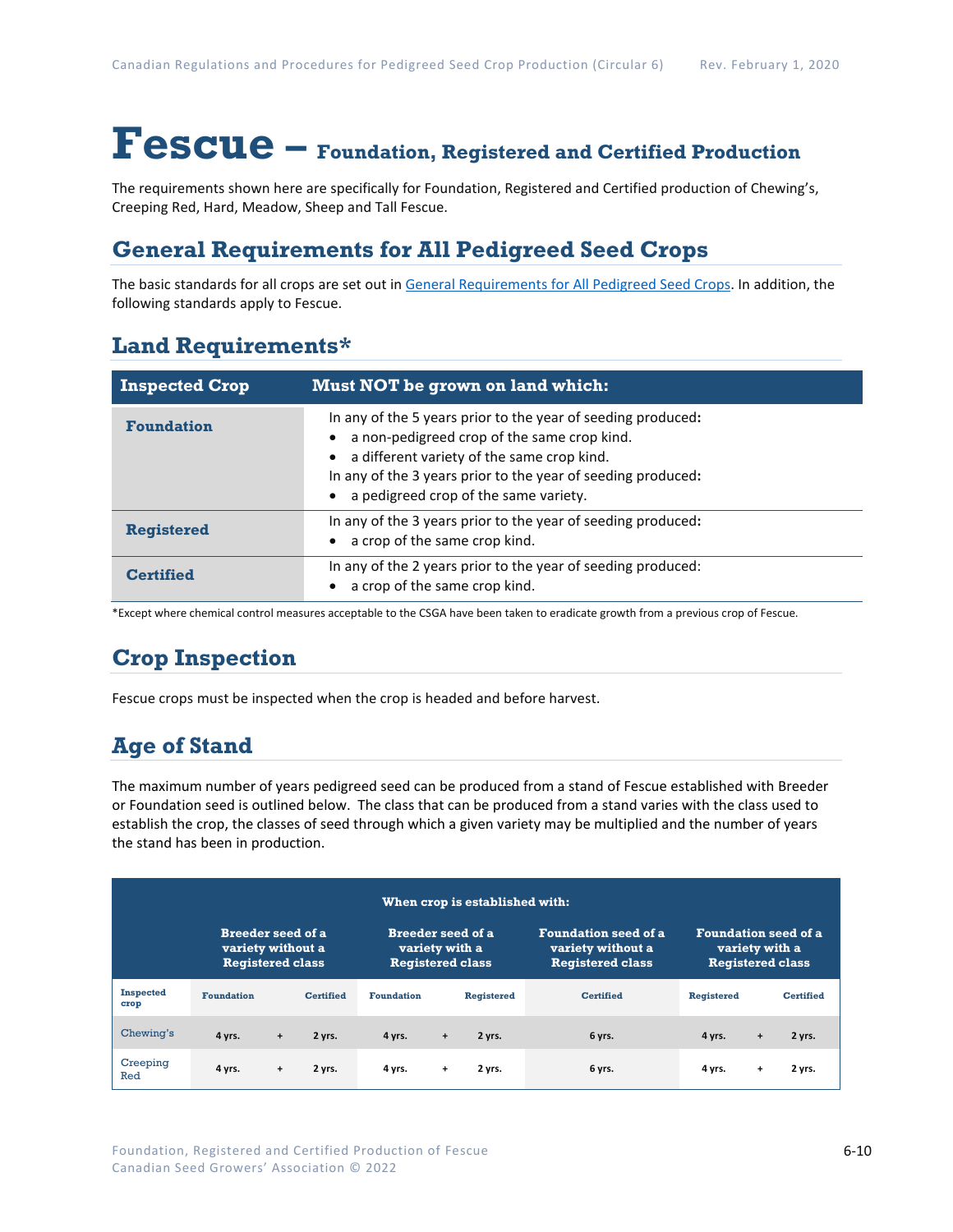| When crop is established with: |                                                                          |           |                  |                                                                       |           |                   |                                                                                                                                                         |                   |           |                  |
|--------------------------------|--------------------------------------------------------------------------|-----------|------------------|-----------------------------------------------------------------------|-----------|-------------------|---------------------------------------------------------------------------------------------------------------------------------------------------------|-------------------|-----------|------------------|
|                                | <b>Breeder seed of a</b><br>variety without a<br><b>Registered class</b> |           |                  | <b>Breeder seed of a</b><br>variety with a<br><b>Registered class</b> |           |                   | <b>Foundation seed of a</b><br><b>Foundation seed of a</b><br>variety without a<br>variety with a<br><b>Registered class</b><br><b>Registered class</b> |                   |           |                  |
| <b>Inspected</b><br>crop       | <b>Foundation</b>                                                        |           | <b>Certified</b> | <b>Foundation</b>                                                     |           | <b>Registered</b> | <b>Certified</b>                                                                                                                                        | <b>Registered</b> |           | <b>Certified</b> |
| Hard                           | 4 yrs.                                                                   | $\ddot{}$ | 2 yrs.           | 4 yrs.                                                                | $\ddot{}$ | 2 yrs.            | 6 yrs.                                                                                                                                                  | 4 yrs.            | $\ddot{}$ | 2 yrs.           |
| Meadow                         | 3 yrs.                                                                   | $\ddot{}$ | 3 yrs.           | 3 yrs.                                                                | $\ddot{}$ | 3 yrs.            | 6 yrs.                                                                                                                                                  | 3 yrs.            | +         | 3 yrs.           |
| Sheep                          | 4 yrs.                                                                   | $\ddot{}$ | 2 yrs.           | 4 yrs.                                                                | $\ddot{}$ | 2 yrs.            | 6 yrs.                                                                                                                                                  | 4 yrs.            | $\ddot{}$ | 2 yrs.           |
| Tall                           | 3 yrs.                                                                   | $\ddot{}$ | 3 yrs.           | 3 yrs.                                                                | $\ddot{}$ | 3 yrs.            | 6 yrs.                                                                                                                                                  | 3 yrs.            | +         | 3 yrs.           |

## **Crop Standards**

#### **Isolation**

The isolation must be reasonably free from plants that may cross pollinate with the inspected crop. The risk to varietal purity posed by plants that may cross pollinate varies depending on area, density, stage of maturity and distance from the inspected crop. These factors will be taken into consideration in determining the pedigreed status of the inspected crop. Not more than 3 plants per square meter, on average, of plants that may cross pollinate with the inspected crop should be in the required isolation adjacent to an inspected crop.

#### Minimum Isolation Distances Required from an Inspected Crop to Other Crops:

#### 1. Varietal Purity **Distance**

 $\overline{\phantom{a}}$ 

- a. Inspected pedigreed crop of same variety and class 1 meter (3 feet)
- b. Inspected pedigreed crop of same variety, different class 3 meters (10 feet)
- c. Planted with Certified seed of the same variety 3 meters (10 feet)\*
- d. Different varieties of the same crop kind or non-pedigreed Table below crop of the same crop kind\*\*

\*\* Chewings and Creeping Red Fescue varieties can cross pollinate and are considered the same crop kind. Chewings, Creeping Red, Hard and Sheep Fescue varieties will not cross with Meadow and/or Tall Fescue varieties and are therefore not considered the same crop kind.

|                                  | <b>Minimum Isolation Distance</b> |                   |                  |  |  |  |  |
|----------------------------------|-----------------------------------|-------------------|------------------|--|--|--|--|
| Area of<br><b>Inspected Crop</b> | <b>Foundation</b>                 | <b>Registered</b> | <b>Certified</b> |  |  |  |  |
| 5 acres or less                  | 400 m (1312 ft)                   | 300 m (984 ft)    | 150 m (492 ft)   |  |  |  |  |
| More than 5 acres                | 300 m (984 ft)                    | 100 m (328 ft)    | 50 m $(164 ft)$  |  |  |  |  |

#### 2. Mechanical Purity **Distance** 2. **Mechanical Purity**

### a. Bromegrass, other Fescues (that do not cross pollinate\*\*), 3 meters (10 feet) Ryegrasses, Wheatgrasses, Wild Ryes

<sup>\*</sup> For Certified crop status only, provided the pedigree of the Certified seed used can be established.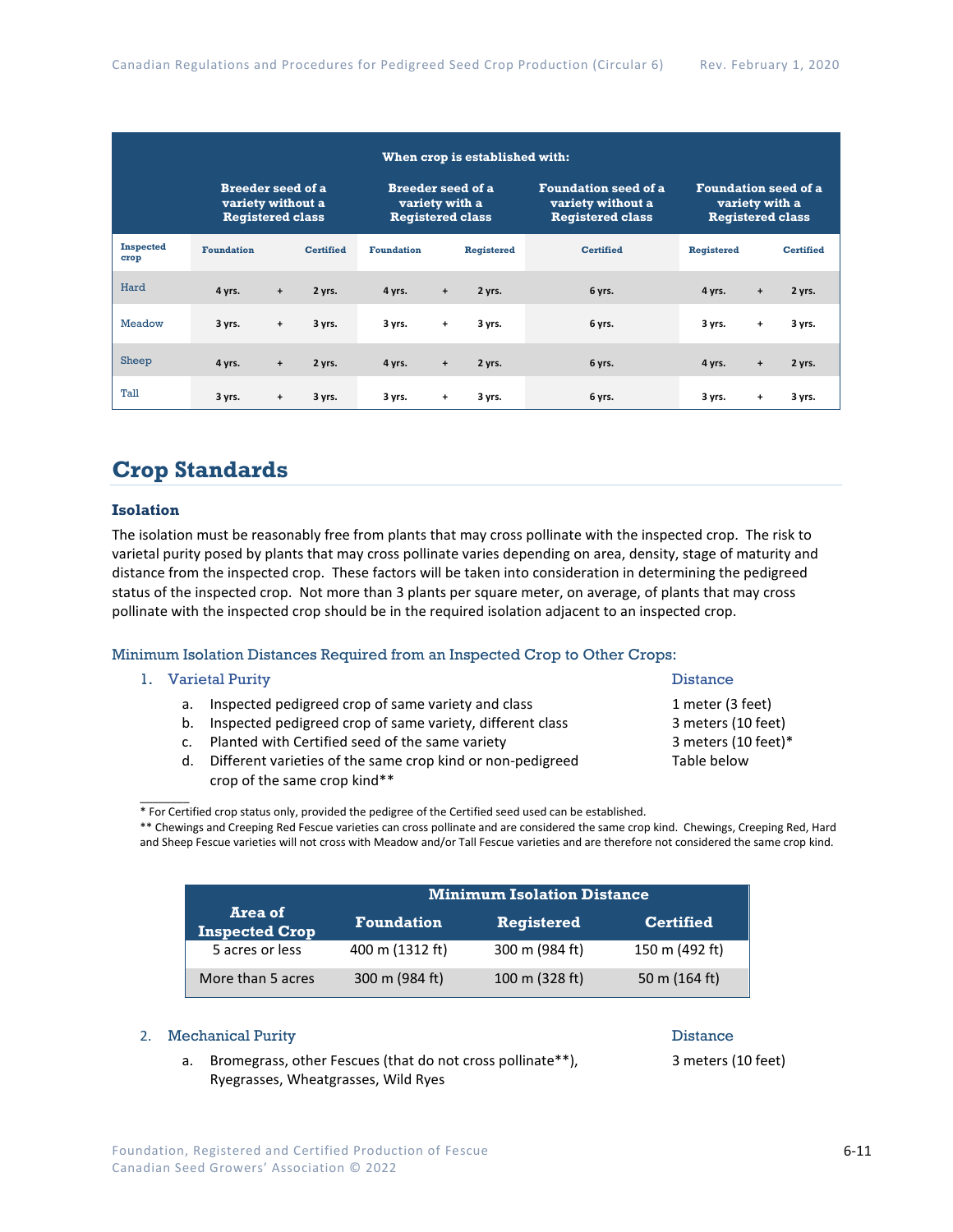#### Border Removal in Lieu of Isolation:

For seed crops in excess of 5 acres, removal of a border from the inspected crop in lieu of the required isolation to a different variety or non-pedigreed crop of the same crop kind is permitted as outlined in the table below. The border must be allowed to shed pollen before being discarded.

|                       | <b>Border Removal in Lieu of Isolation Distances</b>          |                                                                   |  |  |  |  |  |
|-----------------------|---------------------------------------------------------------|-------------------------------------------------------------------|--|--|--|--|--|
| <b>Inspected Crop</b> | <b>Actual isolation distance</b><br>from contaminating source | Distance to be removed from<br>the inspected seed crop            |  |  |  |  |  |
| <b>Foundation</b>     | 300 m (984 ft) +                                              | $0 \text{ m}$ (0 ft)                                              |  |  |  |  |  |
|                       | 200 - 299 m (656 - 983 ft)                                    | 3 m (10 ft)                                                       |  |  |  |  |  |
|                       | 150 - 199 m (492 - 655 ft)                                    | 5 m (16 ft)                                                       |  |  |  |  |  |
|                       | less than $150$ m (492 ft)                                    | 5 m (16 ft) + 150 m (492 ft) minus                                |  |  |  |  |  |
|                       |                                                               | the actual isolation distance                                     |  |  |  |  |  |
| <b>Registered</b>     | $100 \text{ m}$ (328 ft) +                                    | 0 m $(0 \text{ ft})$                                              |  |  |  |  |  |
|                       | 75 - 99 m (246 - 327 ft)                                      | 3 m (10 ft)                                                       |  |  |  |  |  |
|                       | 50 - 74 m (164 - 245 ft)                                      | 5 m (16 ft)                                                       |  |  |  |  |  |
|                       | less than 50 m $(164 ft)$                                     | 5 m (16 ft) + 50 m (164 ft) minus                                 |  |  |  |  |  |
|                       |                                                               | the actual isolation distance                                     |  |  |  |  |  |
| <b>Certified</b>      | 50 m (164 ft)                                                 | 0 m (0 ft)                                                        |  |  |  |  |  |
|                       | 30 - 49 m (98 - 163 ft)                                       | 3 m (10 ft)                                                       |  |  |  |  |  |
|                       | 25 - 29 m (82 - 97 ft)                                        | 5 m (16 ft)                                                       |  |  |  |  |  |
|                       | less than $25 \text{ m}$ (82 ft)                              | 5 m (16 ft) + 25 m (82 ft) minus the<br>actual isolation distance |  |  |  |  |  |

Border Removal in Lieu of Isolation (10% Rule) for **Certified** Crops of **Creeping Red Fescue** (not applicable to Foundation or Registered crops or any other types of Fescue):

For a Certified seed crop, 50 meters (164 feet) is normally required from the edge of the inspected crop to adjacent contaminating pollen sources including crops of different varieties or a non-pedigreed crop of Creeping Red Fescue. However, isolation requirements are based on the size of the Certified crop and the percentage of the crop within 50 meters of a contaminating pollen source (see demonstration of the 10% rule).

If the calculated area makes up more than 10% of the total inspected area of the seed crop, then border removal in lieu of isolation will be required (see table above). Borders must be allowed to shed pollen before being discarded.

Even if each contaminating pollen source is separately affecting less than 10% of the seed field, the isolation correction/s will be required if, when combined, the sum total of all areas being affected is more than 10% of the entire seed field. For example, isolation correction is required if 6% of the west side of the field, and 5% of the south side of the field are within 50 meters of a different variety. Although each source of contamination is affecting less than 10% of the field, 11% (6+5) of the field is being affected in total so all sides affected will need to be corrected.

If the calculated area makes up 10% or less of the total inspected area of the seed crop, no border removal will be required provided there are at least 3 meters of isolation. A 3 meter isolation strip is always required between the inspected crop and adjacent contaminating pollen sources to prevent accidental harvest of the contaminating pollen source.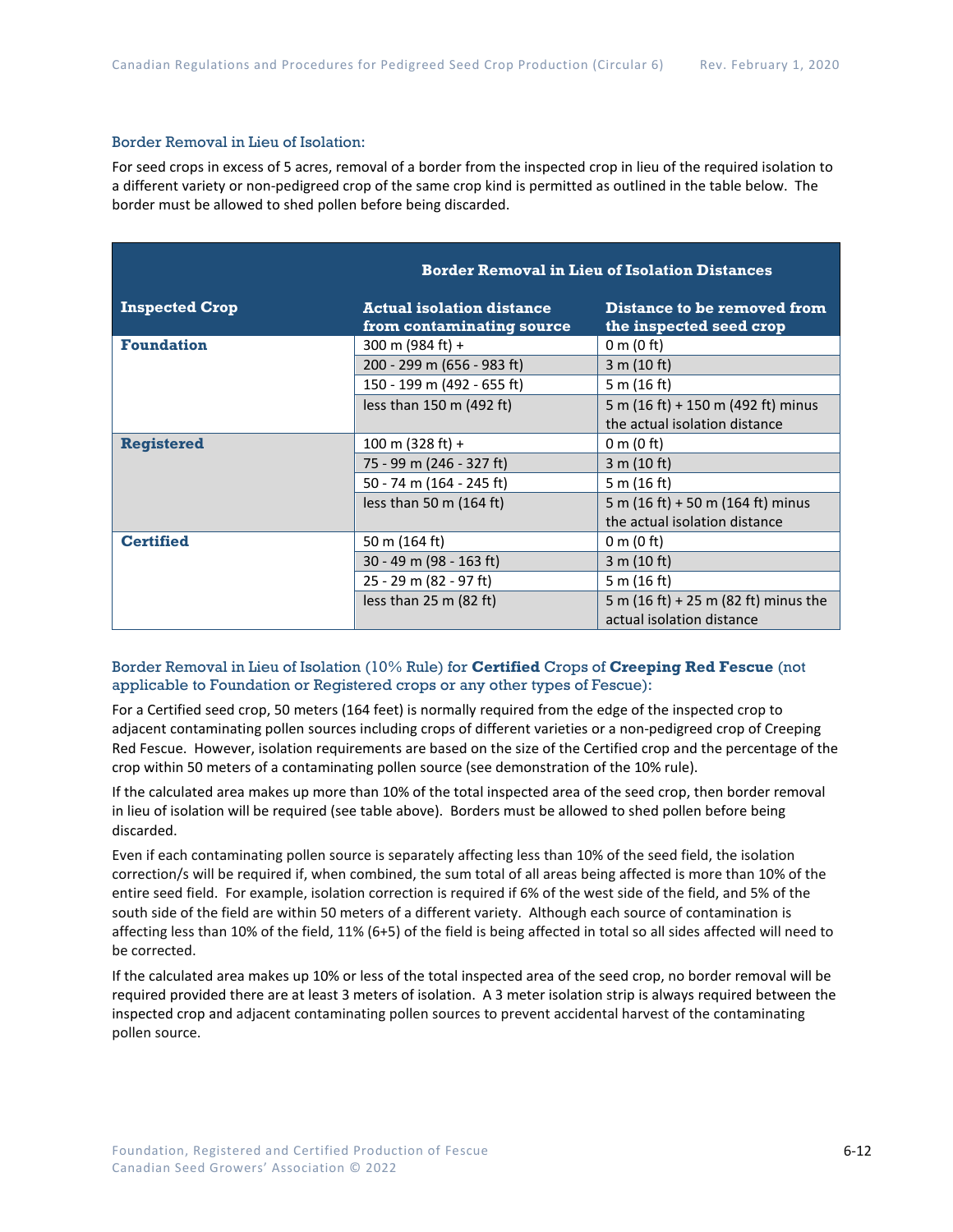### **Demonstration of the 10% rule for Certified Crops of Creeping Red Fescue**

The pollen contamination zone (**shaded area**) within the inspected field must not comprise more than 10 percent of the inspected seed crop area.